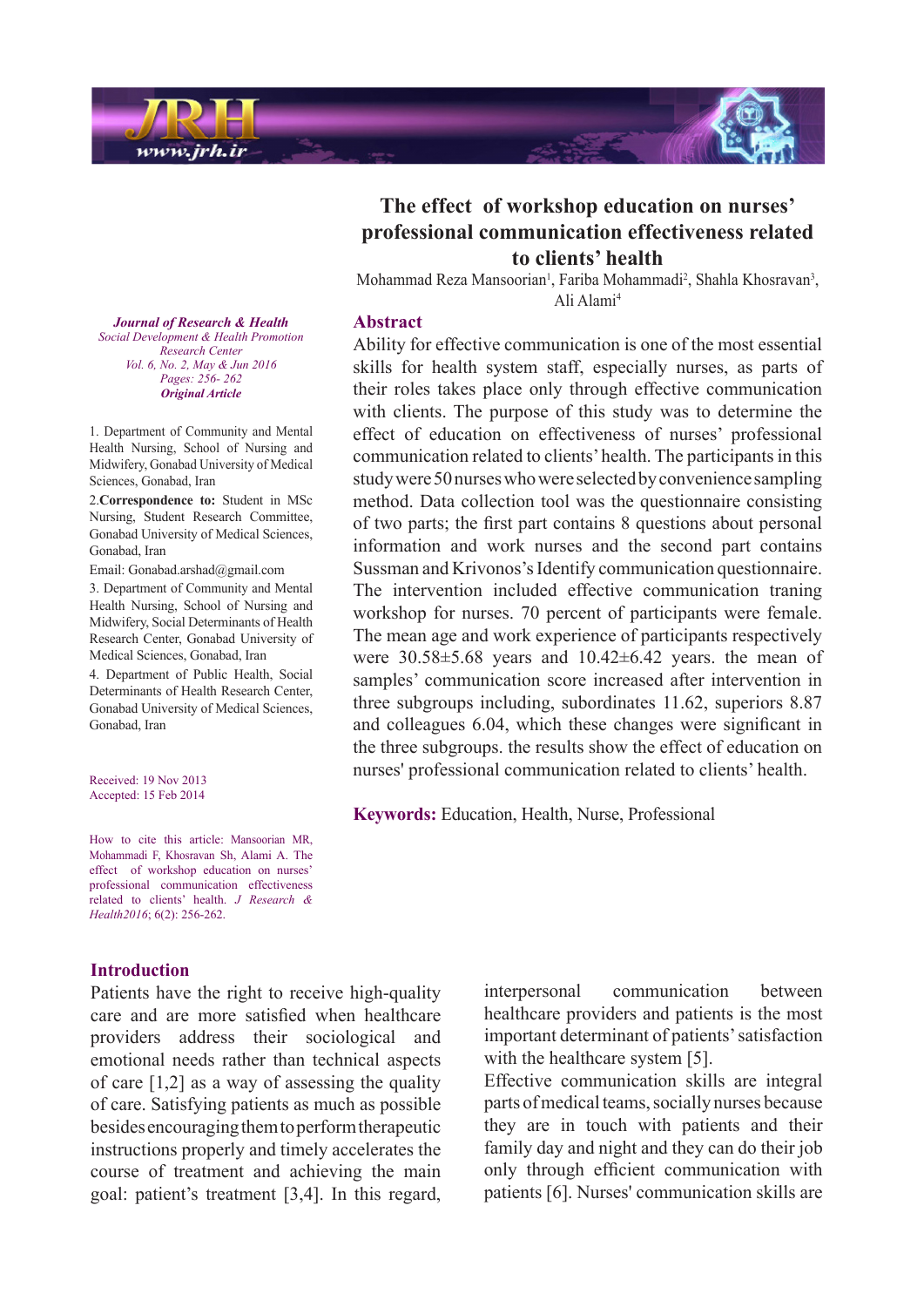among the most important factors increasing patients' satisfaction and improving results of treatments [7]. Effective communication increases awareness of patients' problems [8], improves the process of making decisions about discharge or transfer of patients [9]. predisposes appropriate health-related solutions for improvement of the quality of patient care, and increases the right of participating in the medical team [10]. Some nursing experts introduce appropriate communication, which has received attention as a requirement in patient-centered approaches, as the heart of all nursing care practices  $[11,12]$ .

Taghizadeh et al.'s study on the use of communication skills by midwives and their relationship with patients' satisfaction showed an increase in patients' satisfaction with verbal and non-verbal communication [13]. Results of a study performed by Farmahini and Mehmet showed that the increased communication skills of nurses can satisfy patients and increase the respect between nurses and patients  $[14, 15]$ . Moreover, numerous studies, including those of Arans  $[16]$  and Koneno  $[17]$ , have shown a significant correlation between communication and occupational satisfaction in nursing.

One of the most important reasons for the failure to identify patients' sociological needs is the failure to communicate properly  $[18]$ . Studies show that most patients' complaints and dissatisfactions arise from miscommunications between patients and medical teams, and according to patients, quality of care services is manifested by appropriate communication  $[19]$ . In this respect, nurses should know how to communicate with patients efficiently besides their professional knowledge; otherwise, patients less comply with therapeutic and care instructions; thus, nurses should have adequate skills for establishing verbal and non-verbal communication while providing services to patients [20].

Most studies have reported poor nurse-patient communication and inadequate communication skills in nurses  $[21-23]$ . However, use of communication skills not only changes nurses' behavior but also develops some positive changes in patients' clinical condition  $[24,25]$ .

Given that communication is necessary in nursing to the extent that the improved communication significantly affects nurses' occupational satisfaction and quality of patient care  $[26-29]$ , nurses' poor communication with patients and other members of the medical team is considered a common problem  $[21-23,30]$ , and training can improve nurses' knowledge and skills, this study was conducted to determinethe effect of workshop education on nurses' professional communication effectiveness related to clients' health.

**Nurses' professional communication** 

# **Method**

This quasi-experimental study was performed in Gonabad, Iran in 2013. The study population included nurses working in medical centers and hospitals in Gonabad and was determined based on the sample size formula. confidence interval of  $95%$ , test power of 80%,  $Z_{1-\alpha/2}$  of 1.96,  $Z_{1-\beta}$  of 0.84, and P<sub>1</sub> of 0.32 because previous studies reported nurses' communication skills as  $32\%$  on average [14,31,32]. Moreover, it was predicted that the training of nurses would promote nurses' professional communication by  $60\%$  (P<sub>2</sub>=  $(0.60)$  because previous studies showed an increment of 65% in communication skills following training  $[32]$ . Therefore, the sample size was determined as 50 participants.

The participants were selected through convenience sampling and based on the following criteria: having minimum educational degree of bachelor's in nursing, not having any obvious physical–mental diseases  $(such as hearing impairment. speaking)$ disorders, etc.) for the purpose of preventing any disturbance in their performance, not being under medical treatment, and not participating in any classes and training workshops on nursing communication in the past 6 months.

The required data were collected based on objectives of the study and using an inventory in 2 sections: the first section includes  $8$  items about nurses' personal and occupational information, and the second section includes Sussman, krinovos communication questionnaire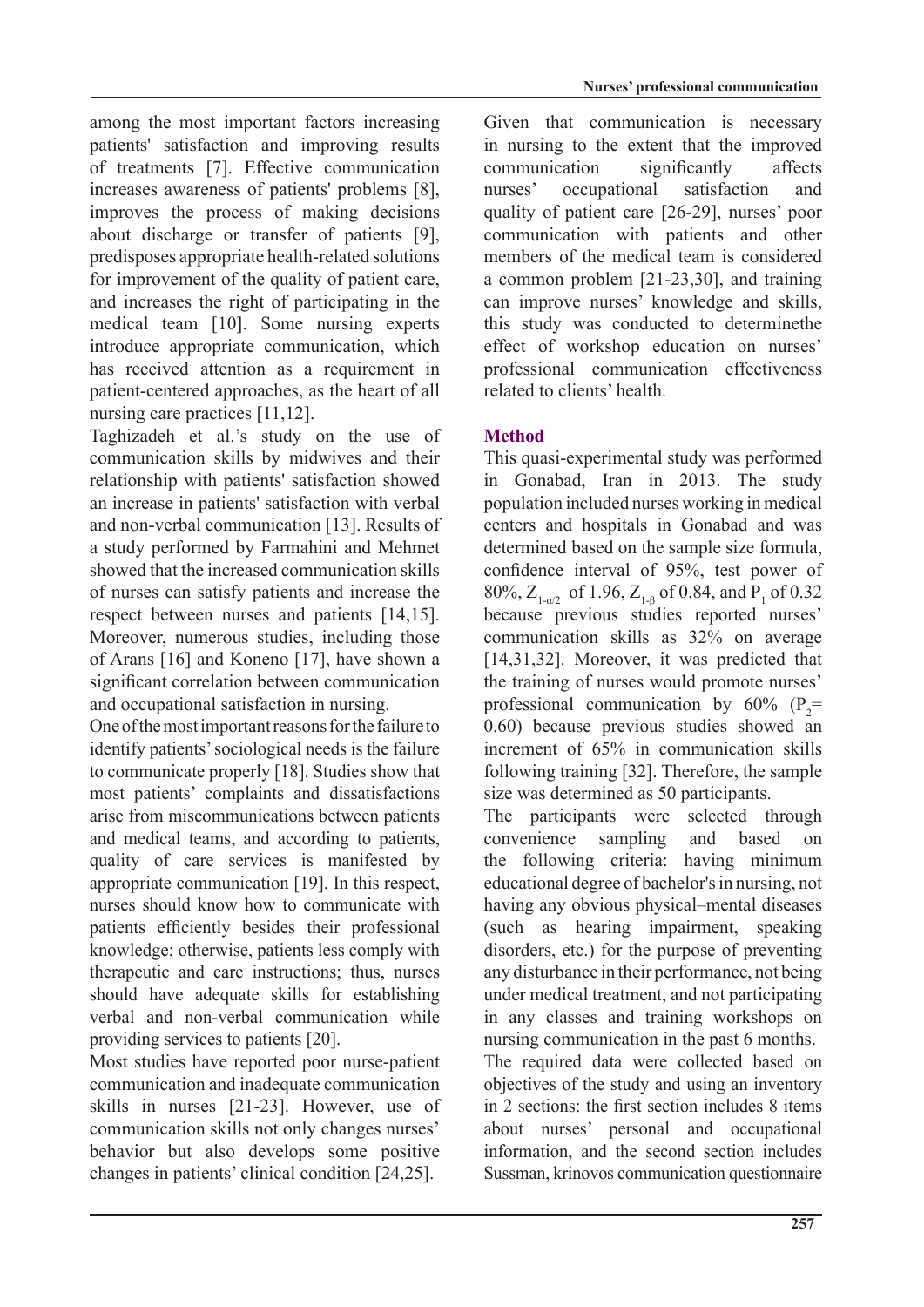[33]. The questionnaire has been translated into Persian, and Moshrefi has confirmed its validity and reliability through expert review and test-retest with correlation coefficient of  $0.81$  [34].

The inventory determines communication with 3 groups, including supervisors, subordinates, and colleagues, and each of these parts consists of 15 items within 7 states  $(1 \text{ to } 7)$ , as states 1 and 7 are respectively assigned minimum and maximum points. If the total score of each subgroup is 15-36, 37-58, 59-80, and 81-105, level of communication in the studied participant highly inefficient, inefficient, efficient, and highly efficient, respectively.

First, the inventory was given to the participants, and personnel's needs were identified once the inventory was completed, and the data were collected. Then, a one-day workshop on efficient communication was held for the participants. The workshop covered the following subjects: the importance of communication in nursing. barriers to efficient communication, nurse-patient communication, and strategies for establishing efficient communication. During the workshop, participants were taught how to establish efficient communication through participating in team work and answering questions related to scenarios on communication in nursing. The second phase of data collection was performed 1 month after the workshop through having the participants complete the communication scale again. The data were analyzed using descriptive statistics, paired t test, and Chi-square test in SPSS-20 software. This study was approved by Research Deputy of Gonabad University of Medical Sciences taking into account ethics.

# **Results**

The results showed that  $70\%$  of the participants were female with mean age and years of service were respectively  $30.58\pm5.68$  years and  $10.42\pm 4.32$  years, and  $52\%$  working in rotating shifts. Table 1 provides other demographic specifications.

**Table 1** Frequency distribution of demographic characteristics of the *subjects* (*n*=50)

| suvjecis $(n-y)$            |                       |                |                |
|-----------------------------|-----------------------|----------------|----------------|
| Demographic Characteristics |                       | N              | $\frac{0}{0}$  |
| <b>Sex</b>                  | Female                | 35             | 70             |
|                             | Male                  | 15             | 30             |
|                             | Single                | 5              | 10             |
| <b>Marital Status</b>       | Married               | 45             | 90             |
| <b>Educational Level</b>    | <b>BS</b>             | 43             | 86             |
|                             | MSc                   | 7              | 14             |
| <b>Employment Type</b>      | Official              | 25             | 50             |
|                             | Contractual           | 24             | 48             |
|                             | Etc                   | 1              | $\overline{c}$ |
|                             | Nurse                 | 41             | 82             |
|                             | Head nurse            | 4              | 8              |
| Responsibility              | Supervisor            | 3              | 6              |
|                             | Manager of<br>nursing | $\overline{c}$ | $\overline{4}$ |
|                             | Morning               | 15             | 30             |
| Dominant Shift              | Evening               | 2              | $\overline{4}$ |
|                             | Night                 | 7              | 14             |
|                             | Rotary                | 26             | 52             |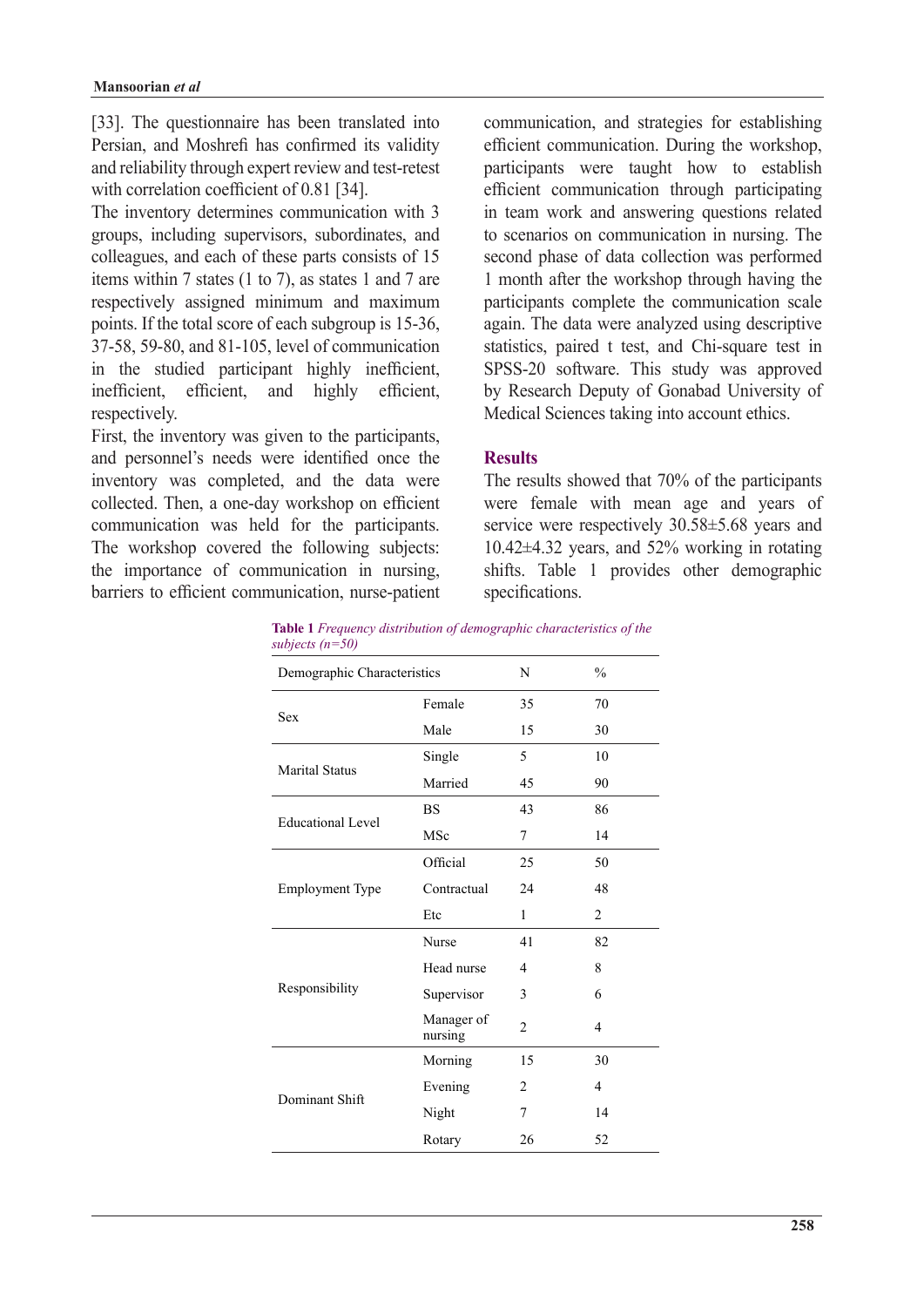Table 2 shows frequency distribution of  $communication$  with the  $3$  subgroups (supervisors, subordinates, colleagues). Given that there were few participants in the 4 groups (highly inefficient, inefficient, efficient, and highly efficient), comparisons were performed within efficient and inefficient groups. The results showed that  $70\%$  of participants had inefficient communication and  $30\%$ 

had efficient communication; however, these rates significantly changed after the square test showed a significant difference workshop ( $p = 0.015$ ). The results of Chiin communication with subordinates before and after the intervention  $(p = 0.001)$ . Moreover, there was a significant difference in communication with supervisors before and after the intervention  $(p= 0.204)$ .

*Table 2 Frequency distribution of the communication level subjects before and after the educational intervention by Chi-squared test* 

|                        | <b>Before</b> |             | After     |             |            |
|------------------------|---------------|-------------|-----------|-------------|------------|
| Communication<br>level | Effective     | Ineffective | Effective | Ineffective | Chi-square |
| Sub group              | $n$ (%)       | $n$ (%)     | $n$ (%)   | $n$ (%)     | p-value    |
| <b>Subordinates</b>    | 40(80)        | 10(20)      | 16(32)    | 34 (68)     | 0.001      |
| Superiors              | 34(68)        | 16 (32)     | 22(44)    | 28 (56)     | 0.034      |
| Peers                  | 29 (58)       | 21(42)      | 24 (48)   | 26(52)      | 0.204      |
| Total<br>communication | 35(70)        | 15(30)      | 15(30)    | 35(70)      | 0.015      |

Table 3 shows the comparison of mean score of communication before and after the intervention. Mean score of communication with subordinates, supervisors, and colleagues increased after the intervention respectively by 11.62 ( $p = 0.020$ ), 8.78 ( $p = 0.002$ ), and  $6.04$  (p= 0.006), which were significant in all 3 subgroups.

|                        | <b>Before</b> | After         |          |
|------------------------|---------------|---------------|----------|
|                        | Mean (SD)     | Mean $(SD)$   | p-value* |
| <b>Subordinates</b>    | 53.46 (8.55)  | 65.08 (10.94) | 0.020    |
| Superiors              | 53.94 (8.37)  | 62.72(10.06)  | 0.002    |
| Peers                  | 56.92 (13.32) | 62.96 (10.96) | 0.006    |
| Total<br>communication | 54.77 (8.12)  | 63.59(8.71)   | 0.030    |

**Table 3** Comparing the average score communications before and after the

## **Discussion**

The results showed that nurses' communication with subordinates, supervisors, and colleagues before the intervention was  $20\%$ ,  $32\%$ , and  $42\%$ , respectively. In general, only 30% of nurses communicated efficiently; however, mean score of communication in all 3 subgroups and total mean score of communication significantly increased after the intervention. Numerous studies have reported poor communication between nurses and patients, which conforms to results of this study  $[21-23]$ . Research has shown that follow-ups of patients in intensive care units represent poor nurse-patient communication, and nurses of many wards limit their communication with patients, which results in patient dissatisfaction [35]. Results of Abedi et al. study also showed a decline in nurse-patient communication that can be promoted using training programs [22]. The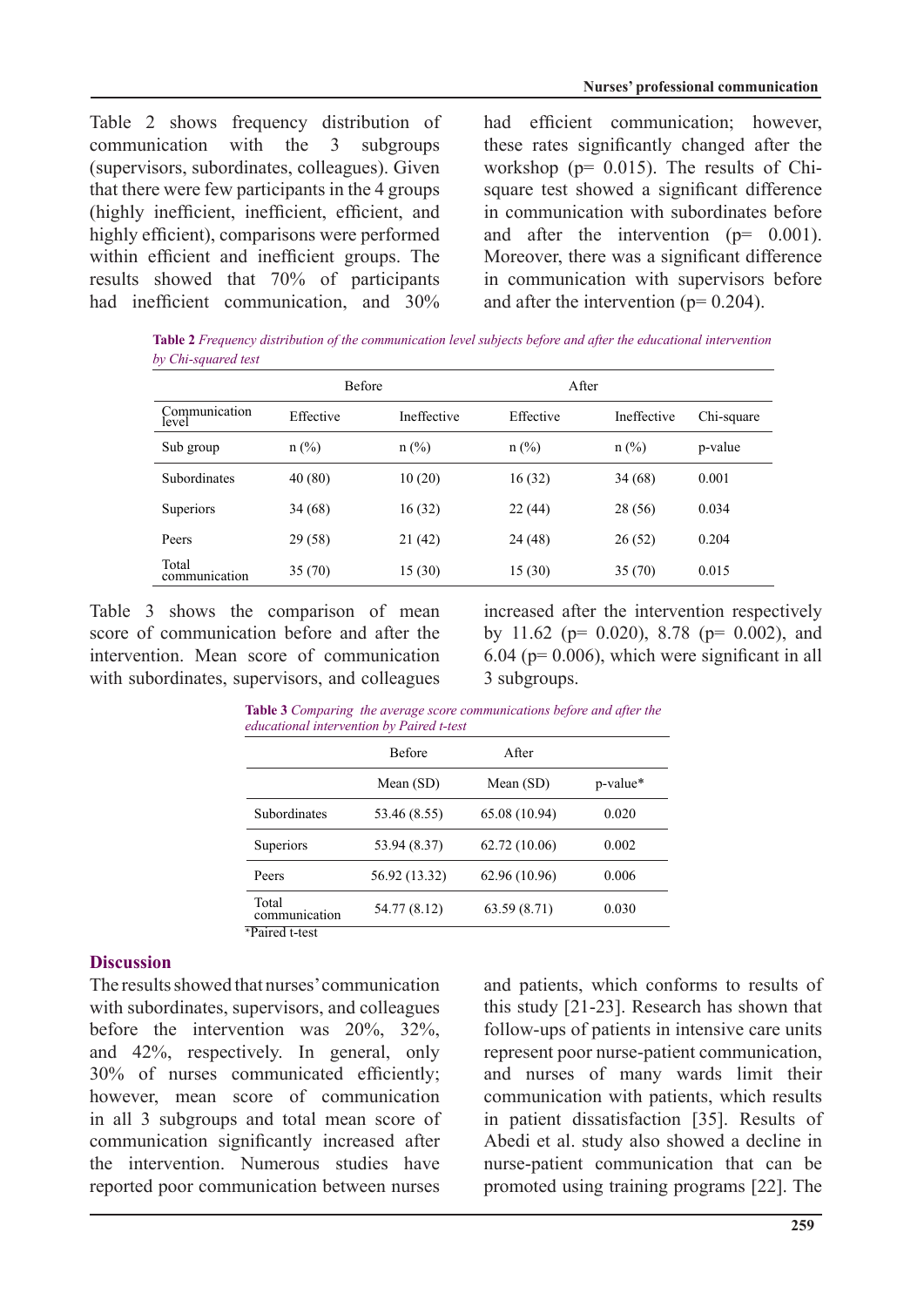above results also conform to the results of this study because they also showed unfavorable nurse-patient communication.

In this study,  $68\%$  of nurses did not efficiently communicate with their supervisors. Results of other studies show that factors, such as efficient communication with supervisors in the workplace, are important in personnel's professional commitment and satisfaction. Results of Azimi Lulati et al. [36] study introduced inappropriate methods of management as the cause of unsuccessful communication at workplace and indicated that the efficient communication of senior nurses with their supervisors led to favorable effects on nurses' workplace [36]. Another study showed inefficient communication of supervisors and the supportive behavior of managers as determinants of nurses' satisfaction  $[37]$ . Results of the above studies agree with those of this study. Similar results might be due to effectiveness of intervention in communication in these studies because the present study focused directly on promotion of communication in participants.

Professional nurse-physician communication is essential and unavoidable regarding the complementary role of these two professions in medicine. In this study, 58% of nurses did not efficiently communicate with physicians as their colleagues in the medical team, and this agrees with results of Rostami et al.'s study [32]. Rostami et al. also showed that 80.4% of nurses moderately communicated with physicians, and that communication was favorable only from the perspective of  $13.4\%$ of nurses. Similar results of these two studies might be related to nurses' self-report about communication. Many studies have been performed in other countries in this regard; studies performed in Australia, Canada, and England reveal physicians' ignorance of nurses' ideas, which has disturbed professional nurse-physician communication [38]. Results of above studies conform to those of the present study, and this similarity might be due to the unfavorable quality of nurse-physician relations in these studies.

Teaching efficient communication to nurses in this study significantly increased mean score of nurses' communication with subordinates. In Farahmini Farahani [14] et al. study, teaching communication skills to nurses increased patients' satisfaction, and training workshop was held within 1 day similar to that in this study  $[14]$ . Roter [39] showed that training of communication principles enhanced the communication and concluded that there was a significant correlation between training programs and increased communication skills [39]. Results of the above two studies agree with those of the present study might be attributed to the same manner of intervention (holding training workshops).

In this study, nurses with higher management experience and higher educational level were also not much strong in establishment of efficient communication. Khatib Zanjani's [40] study also showed that even educated nurses had poor knowledge of communication skills probably due to the lack of an independent course in this regard in the curriculum of nursing bachelor's degree  $[40]$ . Communication skills should be taught given that skills in communicating properly with patients increases nurses' capabilities and self-confidence and results in awareness of patients' problems  $[8]$ , improving the process of making decisions about discharge or transfer of patient, providing appropriate health-related solutions, and improving the quality of patient care [9].

In this study,  $70\%$  of participants inefficiently communicated although communication is of special importance in development of positive attitude toward medical team and important in diagnosis, treatment, and patient care; thus, nurses should acquire and apply skills of efficient communication [32]. The level of efficient communication can be promoted through culturalization and training.

A limitation of this study was the use of self-report method for measurement of communication in nurses.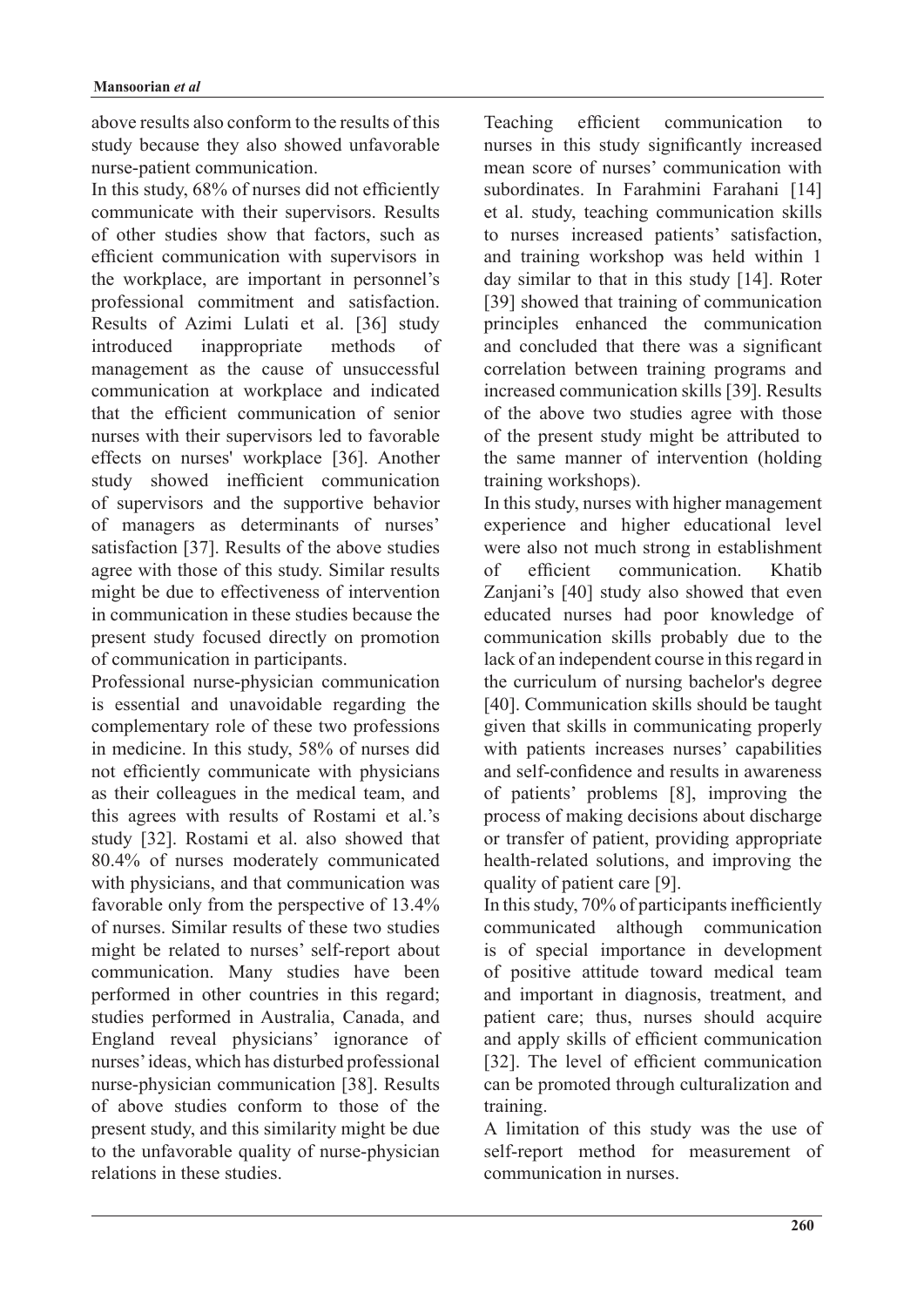## **Conclusion**

The results showed that training workshops improve efficient communication in nurses in relation to patients' health. Given that the ability to establish efficient communication can improve the quality of nursing care and patients' satisfaction, it is recommended to plan service training programs, especially for nurses, and hold workshops on communication in inand to take them into account in evaluation of professional nursing practice. Moreover, other researchers are recommended to perform similar studies with both intervention and control groups. Results of this study can raise awareness in members of medical teams and patient communication as an important factor increase the perceived importance of nursefor improving the quality of care, and nursing managers can take steps to improve the quality of care through holding continuing education courses with the aim to improve communication for nurses

## **Acknowledgements**

This research is the result of Master's thesis corresponding author. The authors whould like to appreciate the cooperation and assistance of nurses, managers and staff of Gonabad University of Medical Sciences and others who participated in this research.

## **Contribution**

Study design: MRM, FM, AA, ShKh Data collection and analysis: FM, AA Manuscript preparation: MRM, FM, ShKh, AA

## **Conflict of Interest**

"The authors declare that they have no competing interests."

## **Funding**

The author  $(s)$  received no financial support for the research, authorship and/or publication of this article.

## **References**

1- Mollaoglu M, Ustun E. Fatigue in multiple sclerosis patients. *J Clin Nurs* 2009; 18(9): 1231-8.

2- Blue AV, Chessman AW, Gilbert GE, Mainous AG.

3rd. Responding to patient emotions: important for standardized patient satisfaction. Fam Med2000;  $32(5):$  326-30

3- Narenjiha M, Haghighat Sh, Bahador H, Shajari J, Haji Molla Hoseini F. Patients' satisfaction from doctors' communication: a survey in Ghods clinic in Tehran. Iranian Journal of Medical Education 2012; 12(1): 77-89.

4- Madani Gh, Farzan A, Rabiee M. Patient satisfaction of medical and nursing services. *Iran J* Nurs Midwife 2004; 9(3): 25-32.

5- Fantahun M. Quality of family planning services in northwest Ethiopia. *Ethiop J Health Dev*2005; 19(3): 195-202.

6- Falvo Donna R. Patient compliance effective patient education. 3nd ed. Canada: Jones and bartlett publishers CO; 2004.

7- Nasiripour AA, Saeedzadeh ZS, Sabahi Beedgoli M. Correlation between nurses' communication skills and inpatient service quality in the hospitals of Kashan university of medical sciences. Journal of Health Promotion2012; 1(1):45-54.

8- Liedtka JM, Whitten E. Enhancing care delivery through cross disciplinary collaboration: a case study. J Health Manag 1998; 43(2): 185-205.

9- Dougherty L, Lister S. The royal marsden hospital manual of clinical nursing procedures. 6nd ed. London: Blackwell publishing; 2007.

10- Booth K, Maguire P, Hillier VF. Measurement of communication skills in cancer care: myth or reality? J Adv Nurs 1999; 30(5): 1073-9.

11- Mc Cabe C. Nurse-patient communication: an exploration of patients' experiences. J Clin Nurs 2004;  $13(1): 41-9.$ 

12- Amiri H, Sadeghi Sharm M, Karimi Zarchi A, Bahari F, Binesh A. Effectiveness of solution-<br>focused communication training (SFCT) in nurses' communication skills. *Journal of Military* Medicine2013; 14(4): 271-8.

13- Taghizadeh Z, Rezaiepour A, Mehran A, Alimoradi Z. Usage of communication skills by midwives and its relation to clients' satisfaction. Hayat2006; 12(4): 47-56. 14- Farmahini Farahani M, Kashani Nia Z, Hosaini M, Biglarian A. Impact of training communication patient relationship. *International Journal of Nursing* skills to nurses on patients' satisfaction with nurse-Research2007; 1(3): 47-54.

15- Ak M, Cinar O, Sutcigil L, et al. Communication skills training for emergency nurses. *Int J Med Sci* 2011;  $8(5):$  397-401.

16- Arranz P, Ulla SM, Ramos JL, Del Rincon C, Lopez-Fando T. Evaluation of a counseling training program for nursing staff. Patient Educ Couns2005;  $56(2)$ : 233-9.

17- Kalliope K, Koutra A, Koumoundourou G. Nurses'